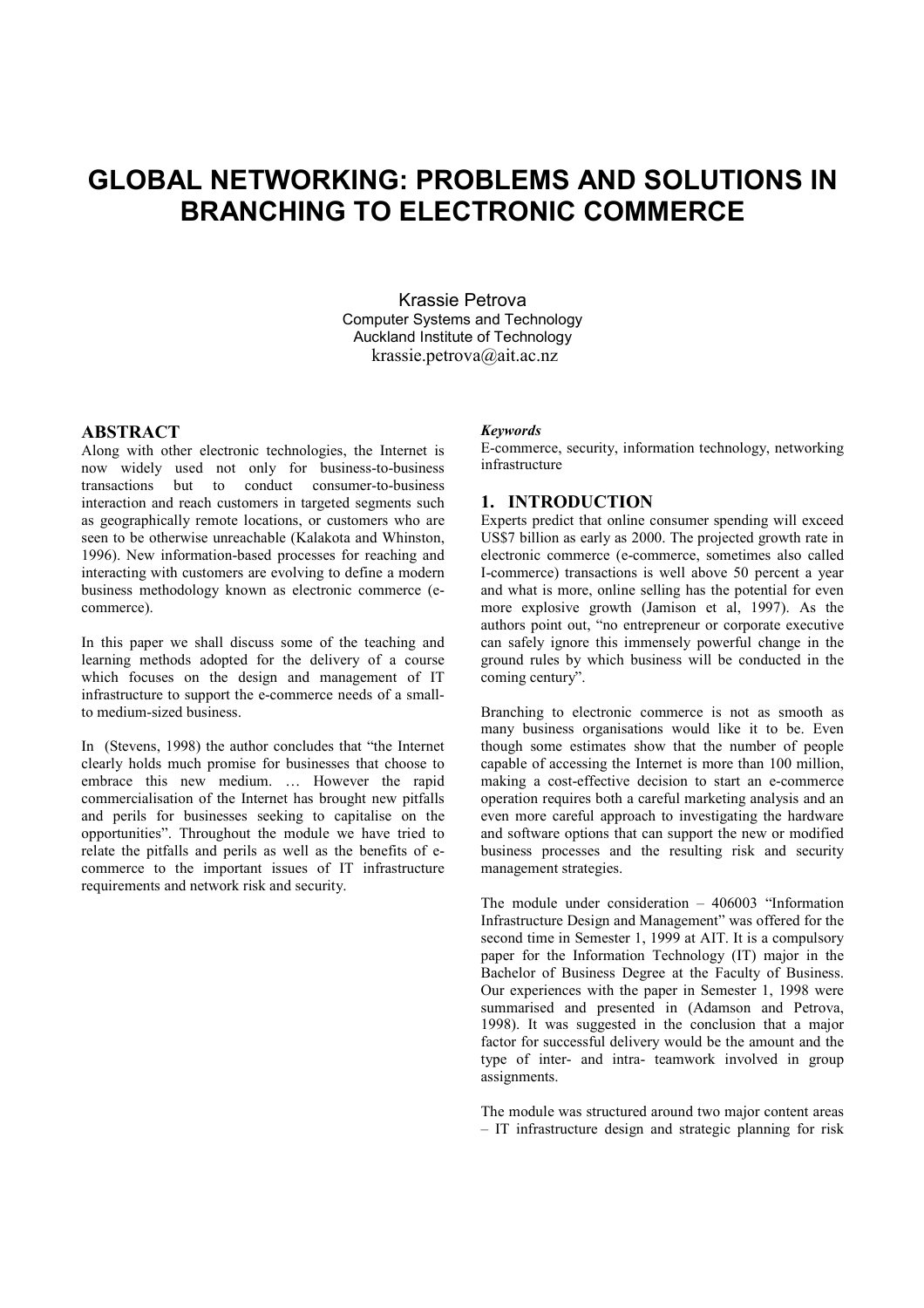and security. We felt that this would help to focus our teaching on the main issues of designing and implementing an e-commerce solution.

We shall describe first the setting of the learning and teaching environment, then the processes involved in the actual delivery of the module and will finally conclude with recommendations for further course development.

# 2. TEACHING - LEARNING ENVIRONMENT

At the very beginning of the semester, students were asked to form teams and to start work on their first assignment, which included a group component. We used a small questionnaire to study student backgrounds and preferences and to help them form teams. Students were introduced to the idea of using the classroom for teamwork – as opposed to working for group projects in their own time only.

# 2.1 Teams and the Classroom

The setting of the group-work environment was that of small groups (3 to 5 members, with one larger group of 6 students). The role of the teacher would be that of a facilitate of knowledge acquisition, while students would be given the opportunity to learn from primary sources as well as through a process of shared knowledge-building in a co-operative learning mode.



Figure 1

Discussing the advantages of co-operative work Watson in (Watson, 1997) suggests the use of the classroom as an equivalent of workplace; group work occurs during class time, emulating real world experience. We followed this principle and tried to provide students with meaningful and productive group environment. A significant portion of the overall contact hours was devoted to group-work in class (around thirty percent), sometimes "spreading" the class in several classrooms. The distribution of class time is shown in Figure 1.

Though the teams were largely self-selected, we managed to establish a good balance between motivation, responsibilities and student learning skills, and once formed, the teams did not suffer from any "disintegration". Using in-class time for teamwork helped members to share the workload and to work concurrently as each member studied, researched and collected material which would then be brought to class for further reference.

Although co-operative teamwork in class was directed and guided by the lecturer, students were involved in planning their own activities and the lecturer's role was more that of a team-member rather than an external influence. The learning strategy adopted was of self-directed learning (Knowles, 1984) and focused on a cumulative case study. Assuming that learning in an active mode is more effective than passively receiving information (Matthews et al, 1997), we tried to create an environment where a meaningful balance could be achieved between lecture and small-group activities and teaching and learning could evolve as shared experiences between teacher and students.

Students were encouraged to accept responsibility for learning as individuals and as members of a group and develop social and team skills through the "give and take" of consensus-building processes involved in the case study.

Due to various organisational constraints, students could not be given the opportunity to participate in class Internet sessions; they were allocated student Internet accounts with the AIT intranet to facilitate Internet based fact-finding.

# 2.2 Student Background

Typically, students enrolled in this course come equipped with a varying amount of computer skills and knowledge, as demonstrated in Figure 2 (data collected through selfevaluation).

Most of the students have sufficient skills in textprocessing and working with spreadsheets but do not have knowledge about any more advanced software products – such as tools for information systems development.

As approximately seventy percent of the students are mature learners with work experience, we studied the distribution of their experience in IT-related areas (Figure 3). It can be seen that about half of the students has no ITrelated work experience while only seventeen percent have IT-related experience at a high-level (data collected through self-evaluation).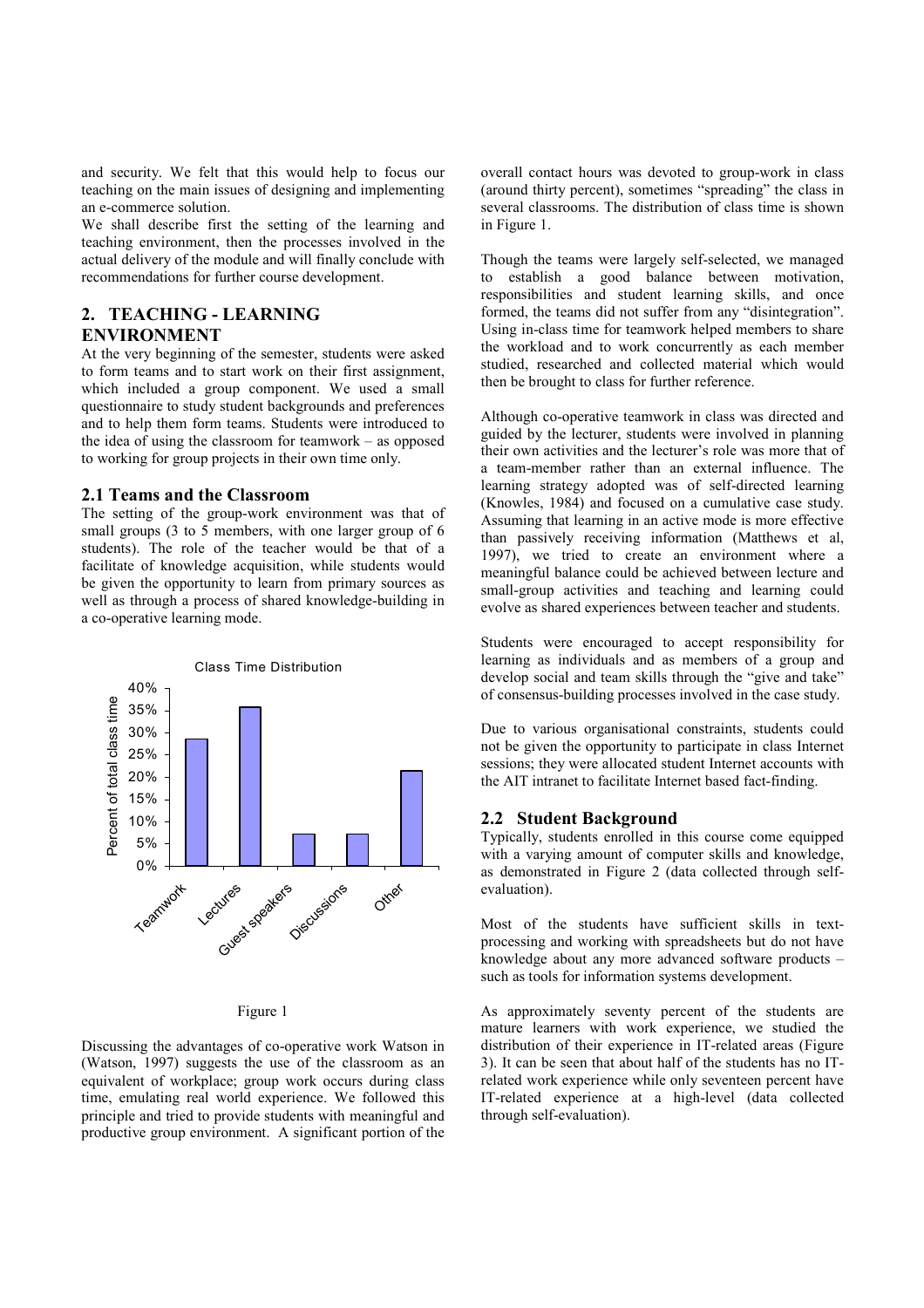

### Student Background - Skills and Knowledge

### Figure 2

# 2.3 Module Content and Assessment

Some declare that the "electronic commerce is here to stay" and further argue that "despite the many unknowns in this rapidly changing area, e-commerce stands poised to make a momentous contribution to the way government, business, and individuals conduct business" (Kalakota and Whinston, 1996). Some point out that the "new tools provided by computer and engineering sciences are now wreaking havoc with conventional economic theories" (Choi and Whinston, 1999). Terrile in (Terrile, 1999) warns that the long-term implications of the process of change which companies involved in e-commerce are undergoing, are still not clear.

Almost daily new publications about electronic commerce spring to life, and there seems to be a consensus about the future of e-commerce. KPMG statistics (Bland, 1999) predict that in two years' time, almost half of the top 3000 Australian and 1000 New Zealand companies will build an extranet, 30 percent will engage in electronic data interchange (EDI), and 32 percent will implement electronic signatures.

The way we discuss e-commerce in class and teach about the information technology infrastructure necessary for its implementation is influenced by the ongoing "telecommunications revolution, driven by liberalisation and the Internet" (Cairncross, 1977). This brings an important change to the learning environment – it moves closer to the realities of the business world, imposing new demands on the skills and the expertise of the teacher.



#### Figure 3

#### 2.3.1 Module content

After analysing the experiences of the collaborative effort of 1998 in light of the desired learning outcomes and capabilities, we revised both the content and the assessment structure of the module.

The module is designed to equip business analysts with information technology skills, which can range from basic understanding of local- and wide- area networking, to designing business connectivity solutions through Internet protocols. It is worth noting that while "the main users of the former wide-area networks were large companies, an increasing number of small- and medium-size enterprises utilise the Internet nowadays". Business servers, search engines and electronic market places show that the majority of companies listed are of small or intermediate size" (Kurbel, 1998). Business analysts are therefore expected to acquire knowledge and skills about client-server architecture and World Wide Web structure which would enable them to design and implement a total IT solution to an e-commerce business problem – including investigating and evaluating options in strategic planning for branching to e-commerce, acquiring IT infrastructure, managing risk and security, Internet advertising and marketing and incorporating reliable electronic payment subsystems.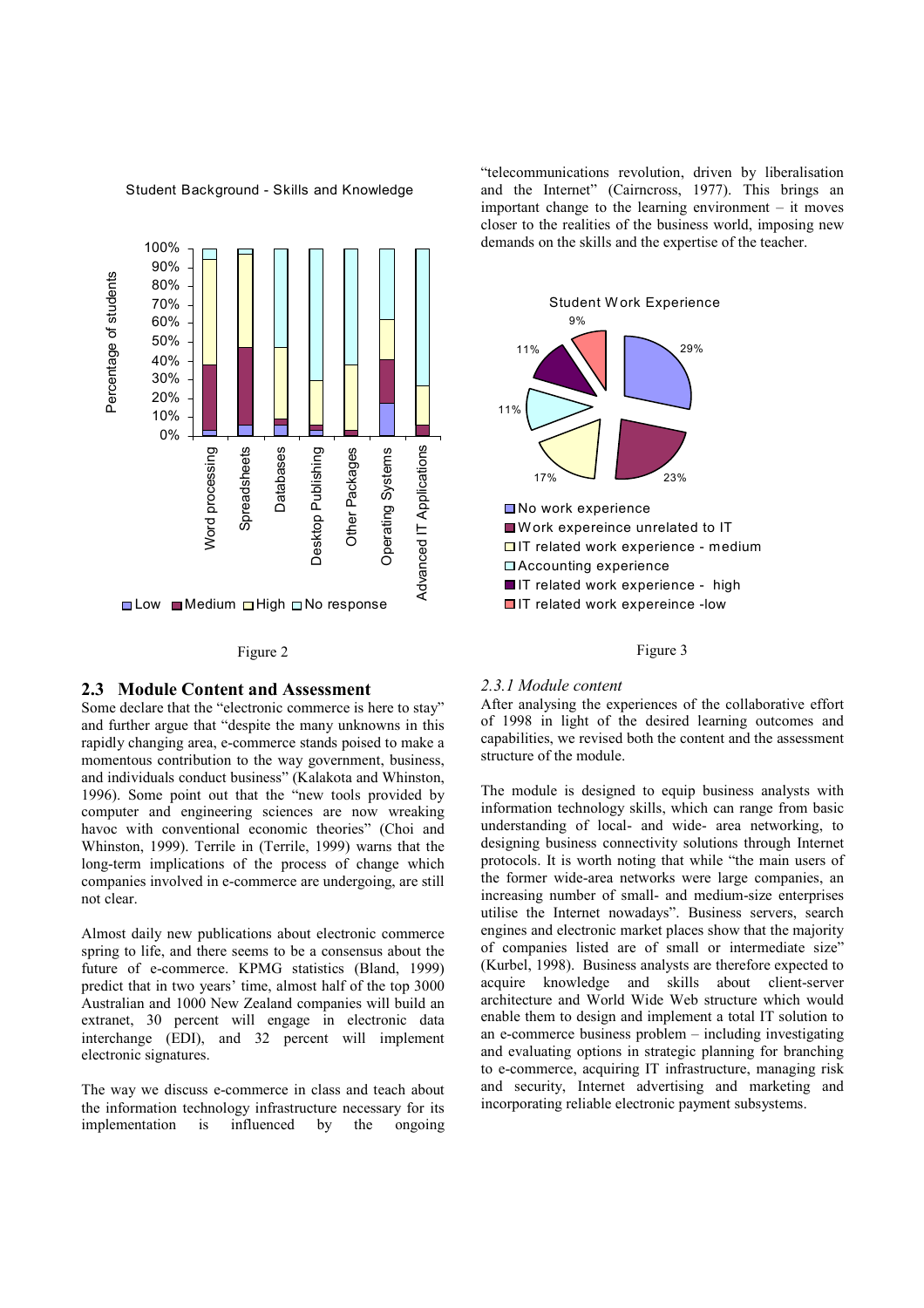Following the outlined objectives we structured the content to cover four main topics:

- IT infrastructure design (networking technologies and protocols for global communication)
- IT infrastructure management (network management, security and risk management)
- IT infrastructure procurement (acquisition planning, request for proposal, proposal evaluation and negotiation); cost/benefit analysis
- E-commerce technologies (electronic payment, electronic data interchange, Internet marketing and advertising, intelligent software agents, multimedia); legal and ethical issues

Special emphasis was given throughout the course on the relevance of privacy and data security to e-commerce. Kovacich (Kovacich, 1998) points out that two of the main issues holding up the widespread adoption of e-commerce are consumers' misgivings on the privacy of their personal details, and the danger of their credit card numbers being used fraudulently. Businesses, on the other hand, are wary of media-glamorised 'hackers'. "In the past, drivers took for granted the possibility of being thrown against the dashboard in the event of a collision… Likewise today, [insecure networks] are considered normal." (Ranum, 1997). The coming generation of business professionals will need to address security issues -both technically, and in the eyes of consumers- in order to achieve e-commerce's true potential.

All four topics were allocated the same amount of lecturetutorial time and we tried to design suitable assessment instruments for them.

### 2.3.2 Module assessment

We are often faced with the opinion that "real", "working" knowledge about the IT industry can only be gained through practical work experience rather than through instruction in class (Sparling, 1999). In an attempt to overcome this perceived deficiency, a strong practical component was incorporated in the course assessment tasks. We tried to increase the relative weight of studentcentred learning through cumulative case study work: seventy percent of the overall module marks are distributed evenly between the two stages of the cumulative case study (Table 1), while the final examination comprises the remaining thirty percent.

Our further discussion will look into some aspects of the learning process that took place throughout the stages of the coursework assessment

# 3. LEARNING OUTCOMES

The cumulative case study was designed to meet two major educational objectives:

- To provide a framework for acquiring problem solving experience in the area of design/implementation of IT, and
- To provide a simulated "real-world" environment for developing skills in IT infrastructure procurement.

## 3.1 Acquiring Experience in Problem Solving

The first step in the process of 'branching to e-commerce' was to determine the business requirements. These were identified in the acquisition planning reports, which provided the basis for the next two steps – the RFPs and the vendor proposals.

The RFP required a significant amount of research; it involved Internet search and information discovery. Student effort focused mostly on using the WWW for marketing purposes: direct sale of products, methods of online payment (secure credit card payment, use of clearinghouses) and customer service (general information about products, use of EDI for on-line catalogues). Some students ventured further - exploring the technical and financial feasibility of a Web fashion shows, for instance. Another area of student research was the integration of existing information systems with on-line ordering, inventory control and invoicing.

To be able to support the required business functions with relevant software and hardware, the student teams had to gather up-to-date data on the technical characteristics and capabilities of data communication devices (data lines, modems, routers), disk storage and memory, devices used in backup and recovery procedures and high-end processors; they had to investigate the issues of Internet service provision, hosting Web pages and firewall protection of Web sites.

It is recognised that the lack of public confidence and trust in the "information society" is a serious impediment to the takeup rate of consumer e-commerce and the unwillingness of consumers to transact electronically needs to be addressed (Clarke, 1999). Both in RFPs and in proposals the students addressed problems of networking security and personal information privacy: the RFPs requested methods for secure electronic payment and protection of consumer data. The vendor responses included solutions using encryption, credit card payments through a clearinghouse, and secure database transactions.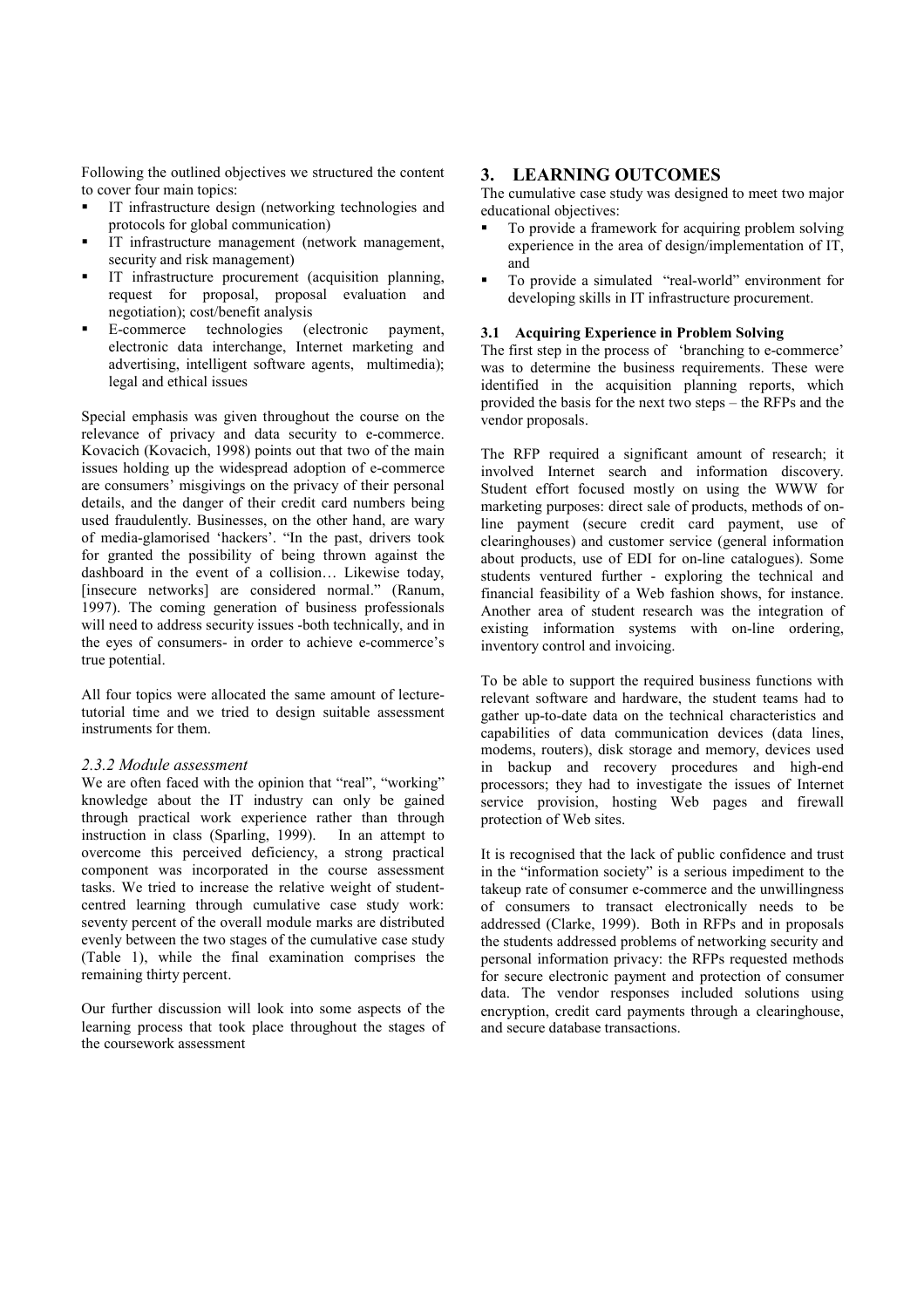| Cumulative Case Study                                |                                                      |  |
|------------------------------------------------------|------------------------------------------------------|--|
| Background, Student Tasks and the Business Objective | Outcomes, Type of Assessment and Feedback<br>Process |  |

| Background, Student Tasks and the Business Objective                                                                                                                                                                                                                                                                                                                                                                                                                                                                                                                                                                                                                                                                                                                                                                                                                                                                                                                                                                                                                                     | Outcomes, Type of Assessment and Feedback                                                                                                                                                                                                                                                                                                                                                                                                                                                                                                                                                                                                                                                                                                |
|------------------------------------------------------------------------------------------------------------------------------------------------------------------------------------------------------------------------------------------------------------------------------------------------------------------------------------------------------------------------------------------------------------------------------------------------------------------------------------------------------------------------------------------------------------------------------------------------------------------------------------------------------------------------------------------------------------------------------------------------------------------------------------------------------------------------------------------------------------------------------------------------------------------------------------------------------------------------------------------------------------------------------------------------------------------------------------------|------------------------------------------------------------------------------------------------------------------------------------------------------------------------------------------------------------------------------------------------------------------------------------------------------------------------------------------------------------------------------------------------------------------------------------------------------------------------------------------------------------------------------------------------------------------------------------------------------------------------------------------------------------------------------------------------------------------------------------------|
| Stage 1: "Defining the problem - business branching to e-commerce"                                                                                                                                                                                                                                                                                                                                                                                                                                                                                                                                                                                                                                                                                                                                                                                                                                                                                                                                                                                                                       | Process<br><b>Acquisition Planning Report</b><br>$\blacksquare$                                                                                                                                                                                                                                                                                                                                                                                                                                                                                                                                                                                                                                                                          |
| $\blacksquare$<br>Background<br>Students are given the description of a small-to-medium size<br>business (fashion clothing retailer) and documentation about the<br>business's expansion and IT acquisition in the previous year. The<br>documentation was collated on the basis of portfolios produced<br>by students in the 1998 class.                                                                                                                                                                                                                                                                                                                                                                                                                                                                                                                                                                                                                                                                                                                                                | Weight: 15 %<br>$\equiv$<br>Type: individual<br>Feedback and processes:<br>class discussion on main areas of the<br>a)<br>report<br>informal presentation of reports<br>b)                                                                                                                                                                                                                                                                                                                                                                                                                                                                                                                                                               |
| $\blacksquare$<br>Tasks<br>To study the documentation provided and based on research and<br>co-operative team work to produce<br>An acquisition planning report and<br>$\equiv$<br>A request for proposal (RFP) for further acquisition of IT<br>$\overline{\phantom{0}}$<br>infrastructure.<br>$\blacksquare$<br>Business objective<br>To start the process of creating a virtual retailing branch for secure<br>on-line ordering and payment, with facilities for advertising and<br>marketing and integrated inventory control, with in-built<br>scalability and planned integration with existing IT infrastructure.                                                                                                                                                                                                                                                                                                                                                                                                                                                                 | Request for proposal<br>٠<br>Weight: 20%<br>$\equiv$<br>Type: teamwork<br>Feedback and processes:<br>RFPs considered by parallel class<br>a)<br>One RFP is selected for the work in<br>b)<br>Stage 2 of the case study and<br>Informal evaluation of RFPs<br>$\mathbf{c}$ )                                                                                                                                                                                                                                                                                                                                                                                                                                                              |
| Stage 2: "Looking for e-commerce solutions"<br>Background<br>$\blacksquare$<br>The two classes running in parallel produced a set of RFPs as an<br>outcome of Stage 1. Each class was given an RFP from the<br>parallel class to continue with Stage 2 (the identity of the RFPs<br>authors were not revealed)<br>Tasks<br>$\blacksquare$<br>To study the RFP and<br>Prepare a vendor's response (proposal), based on<br>independent research on e-commerce solutions and co-<br>operative work,<br>Study all vendor's proposals created by other teams in the<br>class and evaluate them based on a set of evaluation criteria,<br>Write an evaluation report on the shortlisted proposals, and<br>Present formally the evaluation report.<br>$\overline{\phantom{0}}$<br>Business objective<br>To start e-commerce retailing activities with secure on-line<br>ordering and payment, with facilities for advertising, marketing<br>and integrated inventory control; to implement a financially viable<br>and scalable<br>solution, integrated with the existing IT<br>infrastructure. | Vendor's proposal<br>٠<br>Weight: 10 %<br>$\overline{\phantom{0}}$<br>Type: teamwork<br>Feedback and process:<br>Individual research on e-commerce<br>a)<br>options<br>Class work on putting together a<br>b)<br>proposal<br>Exchange of ideas between teams in<br>c)<br>class to reach a consensus on the<br>proposal framework and focal points<br>Formal peer evaluation of proposals<br>$\mathbf{d}$<br>(all proposals submitted under a team<br>name)<br>Evaluation report<br>٠<br>Weight: 25%<br>Type: teamwork/individual<br>Feedback and process:<br>Team shortlists vendor proposals and<br>a)<br>agrees on main areas for further<br>evaluation<br>Team members prepare individual<br>b)<br>reports based on a set of criteria |
|                                                                                                                                                                                                                                                                                                                                                                                                                                                                                                                                                                                                                                                                                                                                                                                                                                                                                                                                                                                                                                                                                          | relevant to the area assigned<br>Evaluation reports formally presented<br>c)<br>in front of class and invited guests.                                                                                                                                                                                                                                                                                                                                                                                                                                                                                                                                                                                                                    |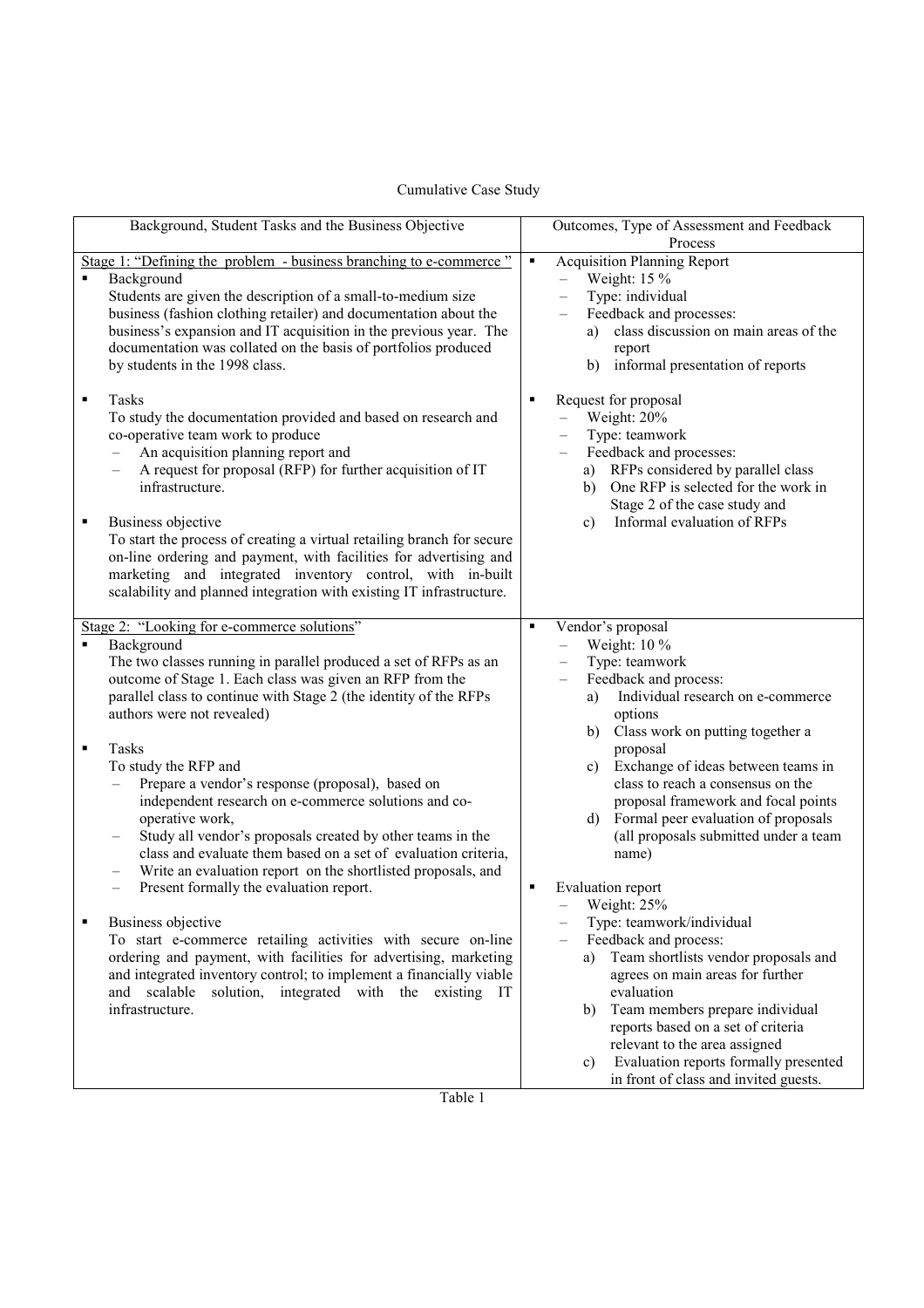# 3.2 Developing Skills in IT infrastructure procurement

To develop the RFP, the teams were given a description of the business and documentation on previous procurement – obtained from the case study portfolios created by the 1998 class. Thus the teams were able to build up a picture of the clothing retailer business operating in continuity for a period of two years under different market conditions. The business has undergone one IT development cycle in 1998 and is preparing for another in 1999.

The first outcomes of the teamwork were the RFPs produced by a total of fourteen teams in two classes. The RFPs were evaluated by the lecturers and discussed with students in class. One RFP from each class was selected to be the basis of the next step in the procurement process and the selected RFPs were exchanged between the classes.

Two criteria were applied to the process of selecting an RFP:

- The RFP should be detailed enough to provide a good starting point for the proposal without being restrictive and
- The RFP should cover all business needs identified in the acquisition planning reports.

The next step involved writing proposals to the RFP. All proposal created in the class were circulated among the teams to be studied and evaluated. The purpose of the first round of evaluations is to shortlist three proposals for further evaluation.

The results of the first evaluation were discussed in class. A set of evaluation areas was identified – to be used during the second round of evaluation.

While the first evaluation was done by the teams, for the second one teams had to assign each member to an evaluation area and each student had to focus into that area, develop a suitable evaluation matrix, and prepare individually an expert evaluation report comparing the shortlisted proposals and recommending a strategy for further action.

The individual reports were presented in class in ten to fifteen minute presentations. The members of each team presented their findings within the team setting, building on complementing each other's work. Invited guests (lecturers) were present at two of the four sessions.

Six of the eight proposals were shortlisted at least once while three proposals were shortlisted more than three times. The presentations gave the teams an excellent opportunity to compare their own work with the work of other teams and to "fill in the gaps" in their understanding

as one students put it. The evaluation criteria used by the teams covered functionality, matching the requirements of the RFP, financial feasibility, maintenance, support, training and documentation, software and hardware integration, security and back up and recovery provisions, timeframe for implementation, scalability, hardware and data communications configuration.

Quite a few of the student evaluations recommended further negotiation with the vendors.

# 4. CONCLUSION

Student feedback on the module is quite encouraging. Formal feedback was received through the standard module appraisal procedure, and a comparison between the results from the 1998 and 1999 appraisals is shown on Figure 4.



Figure 4

From the abundant amount of informal feedback I would like to quote a student whose team proposal was ranked first in three of the shortlists: "We did not know much about it at the beginning, and tried to cover all ... Now we have seen what we have missed."

Two possible areas of improvement can be identified at this stage: module content and case study work.

Feedback indicates that module content is well–balanced; however, areas which might merit more in-depth study might be the design of global Internet exposure through software agents and brokers and the integration of business processes affected by the introduction of e-commerce. The business processes for e-commerce should be an integral part of the overall business model and well incorporated into the systems operating within the business. Legal and ethical matters concerning in e-commerce would need more course time as well, especially the evolving issue of trust and fair information practices (Benassi, 1999).